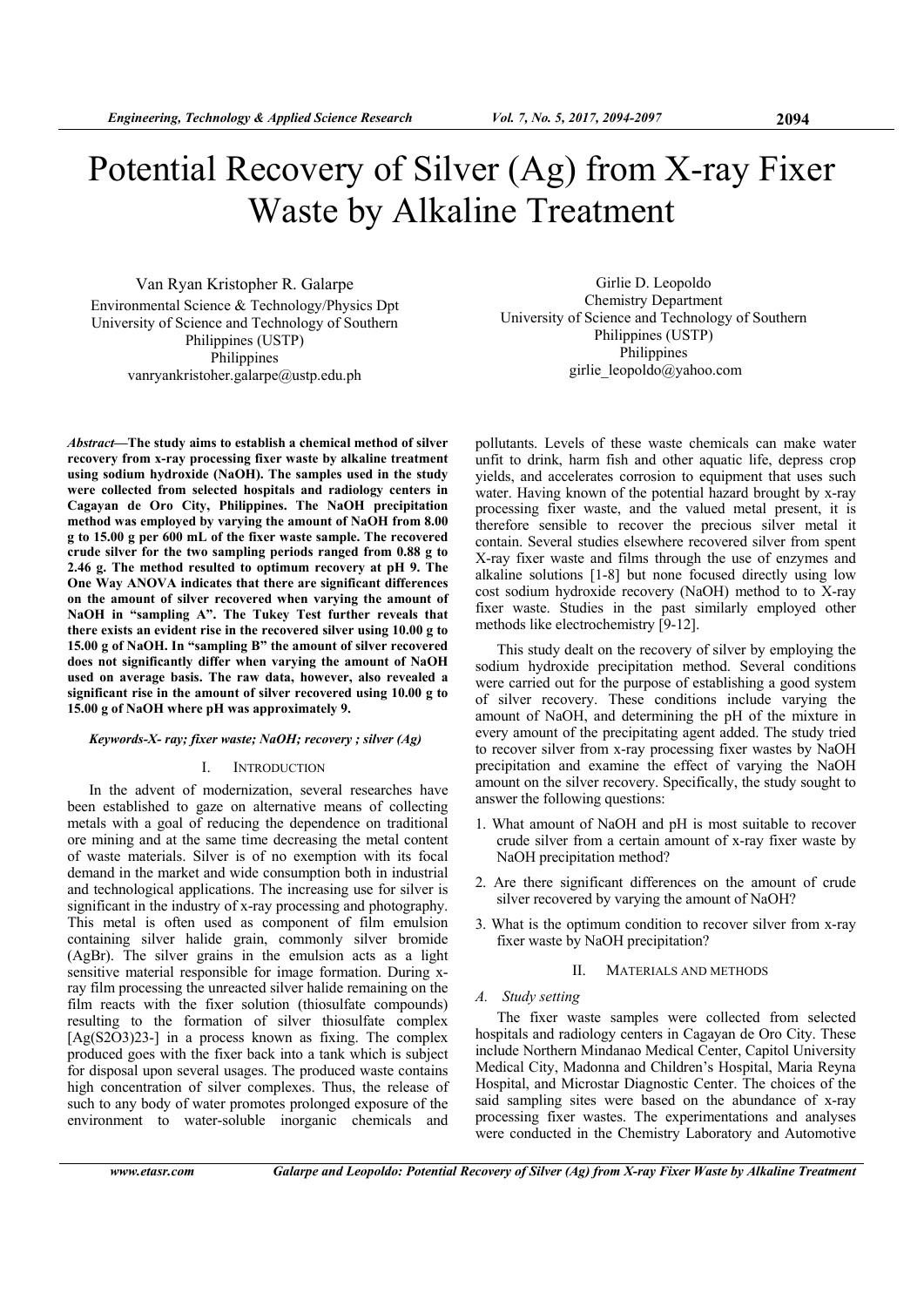## *B. Sampling Scheme*

The study constitutes two sampling periods. Samples (4 to 6L) were taken per sampling period from the selected sites. Figures 1-4 show x-ray film processors and fixer waste collection from one specific site. Equal volumes of fixer wastes collected were mixed and homogenized as a composite sample prior to analysis. The composite sample was analyzed for silver recovery at three (3) trials per amount of NaOH. The pH of the resulting mixture was also determined. The dried residue produced was smelted for silver extraction.

# *C. Sample preparation*

Equal volumes of x-ray processing fixer wastes from selected sampling sites were mixed. The produced composite sample was stored in a 20 L capacity polyethylene container*.* 



Fig. 1. X-ray machine generating spent fixer waste in Northern Mindanao Medical Center (NMMC)



Fig. 2. Collection of spent fixer waste in Northern Mindanao Medical Center (NMMC)



Fig. 3. Collection of spent fixer waste in a private hospital



Fig. 4. Collection of spent fixer waste in a medical clinic

## *D. Recovery of Ag by NaOH precipitation*

A 600-mL volume of fixer waste from the composite sample was placed into a 1000-mL beaker. With the use of a 5 sitter Cole Parmer Magnetic Stirrer, the sample was stirred for 10 mins. A weighed amount of NaOH was added into the stirred sample. Another 30 minutes of stirring was applied to complete the precipitation. The pH of the resulting mixture was also determined using a Metler Toledo MP220 pH meter. The amounts of NaOH used and tried were 8.00, 9.00, 10.00, 11.00, 12.00, 13.00, 14.00, and 15.00 g. The precipitate of the produced mixture (turbid yellow to black) was allowed to settle or separate (for 24 h or more) from the mother liquor. The mother liquor of the resulting mixture was then collected using a measuring pipet. The remaining slurry (precipitate) was placed into a pre-weighed drying vessel covered by a watch glass and dried for three hours under low heat to prevent loss of the analyte by bumping or splattering. The dried sample was then placed in a desiccator for 30 minutes and weighed using a top-loading balance. The dried sample was scraped from the vessel using a metal spatula and transferred into a ceramic vessel and added with 2.00 g borax. The pulverized sampleborax mixture was then smelted using oxy-acetylene. The isolated crude silver was picked using forceps and then weighed.

## *E. Statistical analysis*

Descriptive statistic was employed in order to get the average amount of silver recovered at different amount of NaOH added. One Way-Analysis of Variance (One Way-ANOVA) was also employed to statistically evaluate he difference on the silver recovered by varying the amount of NaOH. Further test by the Tukey method was used to determine specific factor(s) that significantly differ statistically. Statistical tests were conducted at 0.05 level fo significance.

#### III. RESULTS AND DISCUSSIONS

## *A. Summary of results*

As can be seen in Tables I and II, the amount of silver recovered is dependent on the amount of NaOH. Although the result shows inconsistencies, an increase in the mass of NaOH generally results to an increase in silver recovery. Similarly, an increase in the pH of the resulting mixture generally results to an increase in silver recovery. The result of the two sampling periods indicate that a minimum of 10.00 g NaOH was necessary to recover a significant amount of silver from 600 mL volume of x-ray fixer waste. The use of 10.00 g NaOH results to a pH approximately near to 9 which was within the 8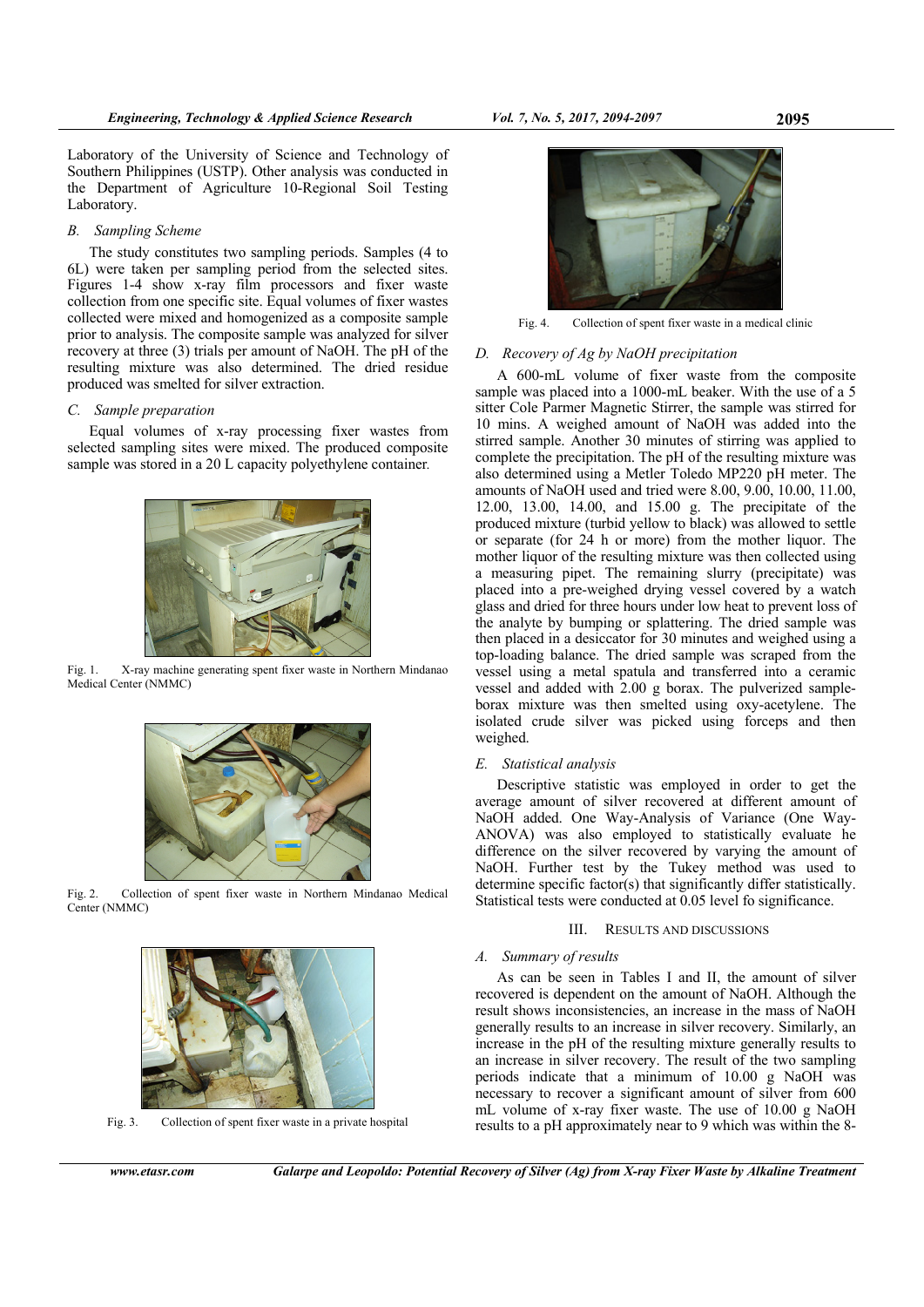10 pH range necessary for silver hydroxide precipitation to occur as stated in the literature [1, 2]. The decrease in pH after adding 12.00 g NaOH as compared to pH of the mixture when adding 11.00 g NaOH was true to both sampling periods. These may be due to processes/reactions occurring in the mixture itself. The fixer waste was primarily a mixture of the silver thiosulfate complex, acetic acid, ammonium bisulfite, and sodium bisulfite. Thus these other chemical components of the fixer other than the silver complexes perhaps have interfered in the precipitation process. The inconsistencies in the silver recovered, on the other hand, may be because the silver was still crude thus resulting to the variations in the masses of the silver recovered. Confirmatory trials were actually made in order to assess if usage of increased amount (the ones employed in the study) of NaOH was sufficient to recover silver from the fixer waste sample. This was done by conducting two trials of the recovery study in sampling 1 using approximately 25.00 g of NaOH. The results revealed that the amount of silver recovered differs only by 0.07 g from the average silver recovered using 14.00 g. Thus, the use of 10.00- 15.00 g of NaOH can be considered appropriate amount to recover silver from 600 mL of x-ray fixer waste. Figure 5 shows an example of the recovered crude silver.



Fig. 5. Crude silver recoverd

TABLE I. SUMMARY OF RESULTS (SAMPLING PERIOD 1)

| Analysis no.          | <b>Amount of</b><br>NaOH(g) | pН              | <b>Amount of Ag</b><br>recovered (g) |
|-----------------------|-----------------------------|-----------------|--------------------------------------|
|                       | $8.01 \pm 0.00$             | $8.80 \pm 0.08$ | $0.88 \pm 0.34$                      |
| 2                     | $9.07 \pm 0.01$             | $8.77 \pm 0.04$ | $1.34 \pm 0.04$                      |
| 3                     | $10.00 \pm 0.00$            | $8.97 \pm 0.08$ | $1.70 \pm 0.21$                      |
| 4                     | $11.03 \pm 0.02$            | $9.08 \pm 0.02$ | $1.28 \pm 0.18$                      |
| 5                     | $12.08 \pm 0.06$            | $8.88 \pm 0.10$ | $1.71 \pm 0.07$                      |
| 6                     | $13.03 \pm 0.01$            | $9.14 \pm 0.02$ | $1.92 \pm 0.19$                      |
|                       | $14.01 \pm 0.01$            | $9.20 \pm 0.05$ | $2.26 \pm 0.12$                      |
| 8                     | $15.02 \pm 0.01$            | $9.33 \pm 0.02$ | $1.96 \pm 0.20$                      |
| 9 (confirmatory test) | $25.24 \pm 0.01$            | $9.44 \pm 0.30$ | $2.33 \pm 0.28$                      |

TABLE II. SUMMARY OF RESULTS (SAMPLING PERIOD 2)

| Analysis no | <b>Amount of</b><br>NaOH(g) | pН              | Amount of Ag<br>recovered (g) |  |
|-------------|-----------------------------|-----------------|-------------------------------|--|
|             | $8.05 \pm 0.01$             | $8.82 \pm 0.00$ | $1.29 \pm 0.39$               |  |
| 2           | $9.01 \pm 0.11$             | $8.96 \pm 0.01$ | $1.67 \pm 0.32$               |  |
|             | $10.04 \pm 0.02$            | $9.04 \pm 0.02$ | $2.46 \pm 0.47$               |  |
|             | $11.03 \pm 0.02$            | $9.09 \pm 0.01$ | $1.92 \pm 0.32$               |  |
|             | $12.04 \pm 0.02$            | $9.02 \pm 0.11$ | $1.66 \pm 0.38$               |  |
|             | $13.03 \pm 0.01$            | $9.13 \pm 0.15$ | $1.67 \pm 0.48$               |  |
|             | $14.01 \pm 0.01$            | $9.29 \pm 0.03$ | $1.82 \pm 0.35$               |  |
|             | $15.01 \pm 0.01$            | $9.35 \pm 0.02$ | $1.95 \pm 0.23$               |  |

#### *B. Statisical analyses*

The ANOVA result shows that the amount of silver recovered by varying the amount of NaOH was significant with  $p$ -value =  $0.000$  (sampling A). This implied that there were significant differences on the average amount of recovered crude silver between varying amounts of NaOH used (Table III). Further analysis using Tukey Test ("Figure 6) was done in order to determine at which specific means of silver recovered with varying amount of NaOH exhibited significant difference.

TABLE III. SUMMARY OF ANOVA ANALYSES

| Sampling | F value | P value | <b>Decision</b>           |
|----------|---------|---------|---------------------------|
|          | 16.12   | 0.000   | Significant difference    |
|          | 2.45    | 0.066   | No significant difference |

| Amt.<br><b>NaOH</b> | $\mathbf{1}$        | $\overline{2}$                      | з                   | 4                   | 5                   | 6                                  | 7                   |
|---------------------|---------------------|-------------------------------------|---------------------|---------------------|---------------------|------------------------------------|---------------------|
| $\overline{2}$      | $-0.0403$<br>0.9537 |                                     |                     |                     |                     |                                    |                     |
| 3                   | $0.3197*$           | $-0.1370$<br>1.3137 0.8570          |                     |                     |                     |                                    |                     |
| 4.                  | 0.9003              | $-0.0937 - 0.5503$<br>0.4437 0.0837 | $-0.9103$           |                     |                     |                                    |                     |
| 5                   | $0.3330*$<br>1,3270 | $-0.1237$<br>0.8703                 | $-0.4837$<br>0.5103 | $-0.0703$<br>0.9237 |                     |                                    |                     |
| 6                   | $0.5463*$<br>1.5403 | $0.0897*$<br>1,0837                 | $-0.2703$<br>0.7237 | $0.1430*$<br>1,1370 | $-0.2837$<br>0.7103 |                                    |                     |
| 7                   | $0.8863*$<br>1,8803 | $0.4297*$<br>1,4237                 | $0.0697*$<br>1,0637 | $0.4830*$<br>1.4770 |                     | $0.0563* -0.1570$<br>1.0503 0.8370 |                     |
| 8                   | $0.5797*$<br>1.5737 | $0.1230*$<br>1,1170                 | $-0.2370$<br>0.7570 | $0.1763*$<br>1,1703 | $-0.2503$<br>0.7437 | $-0.4637$<br>0.5303                | $-0.8037$<br>0.1903 |

\* significant difference

Fig. 6. Tukey Test on the Average Amount of Silver Recovered with Varying Amount of NaOH in Sampling A

It can be extrapolated from Figure 4 that their was a significant difference between the means/averages of silver recovered using NaOH at 8.01 g-10.00 g, 8.01 g-12.08 g, 8.01 g- 13.03 g, 8.01 g-14.01 g, 8.01 g-15.02 g, 9.07 g-13.03 g, 9.07 g-14.01 g, 9.07 g-15.02 g, 10.00 g- 14.01 g, 11.03 g- 13.03 g, 11.03 g-14.01 g, 11.03 g-15.02 g, 12.08 g-14.01g respectively. The result in sampling A only showed that the amount of NaOH that can produce more crude silver was within the range of 10.00 g to 15.00 g. For sampling B, statically the results showed that the amount of silver recovered in sampling B do not differ significantly with  $p$ -value = 0.066. Although the  $p$ value confirms no significant difference since it exceeds the critical value at 0.05, the raw data obtained in sampling B have shown a significant rise on the amount of silver recovered by using approximately 10.00 g to 15.00 g of NaOH. Notably, data used for One Way -ANOVA were those averages amount of the three trials done and thus if lower or higher values were present of recovered crude silver the resulting averages considerably may be pulled.